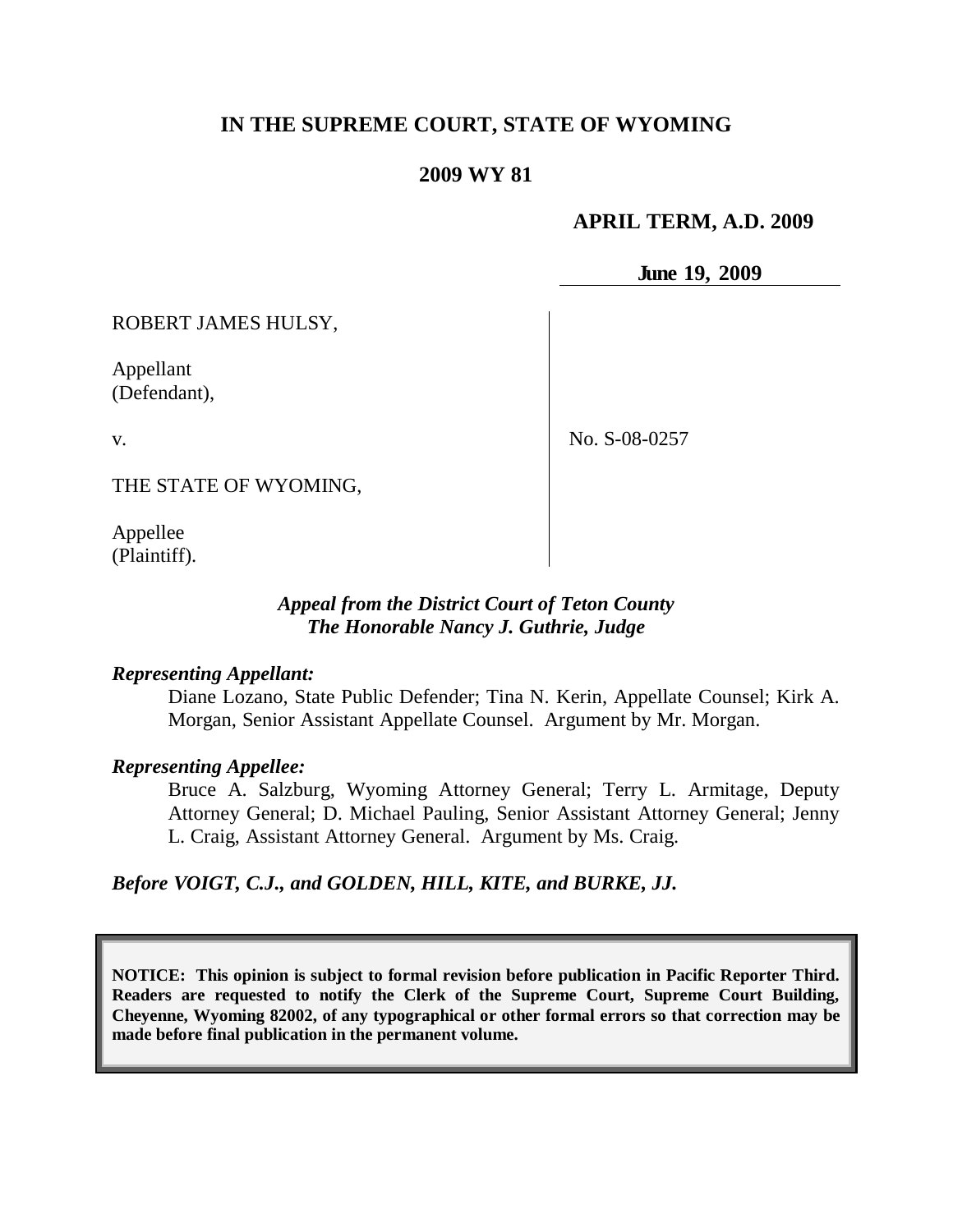## **VOIGT, Chief Justice.**

[¶1] The appellant was convicted by a jury of felony interference with a peace officer. He contends on appeal that he was not adequately advised of the charge against him, and that the evidence was insufficient to prove both of the State's theories of guilt, the result being uncertainty as to whether a unanimous verdict was reached. We affirm.

#### **ISSUES**

[¶2] The appellant states the issues substantially as follows:

1. Was the appellant denied a unanimous verdict by the State raising alternative theories of causation, when there is insufficient evidence to support both theories and it is impossible to determine which theory the jury selected?

2. Was the appellant denied his right to be properly advised of the specific nature and facts alleged against him, as provided under both the federal and the Wyoming constitutions, as well as Wyoming Rules of Criminal Procedure?

[¶3] The State re-phrases the issues as follows:

1. Was sufficient evidence presented to the jury to support the appellant's conviction?

2. Was there a fatal variance between the charge in the 1st Amended Information and the charge presented to the jury?

### **FACTS**

[¶4] On March 14, 2007, the appellant was engaged in a violent verbal and physical confrontation with an employee at a bar in Jackson, Wyoming. He was eventually subdued and restrained by bar employees and the appellant's roommate, while the manager telephoned for law enforcement assistance. Teton County Sheriff's Deputies Sachse and Stanyon responded to the scene. Upon their arrival, they noted that the appellant was restrained, yet still combative, and that he was threatening to "kill" everyone." The deputies picked the appellant up from where he was being held on the floor, but he began spitting and kicking at them, so they took him back down to the floor. The deputies admonished the appellant and then picked him up again and began escorting him toward the exit.

[¶5] As the deputies tried to walk the appellant toward a stairway leading to the exit, the appellant resisted by planting his feet firmly on the floor, stomping his feet, and kicking at the deputies. Deputy Sachse described the process as a "labored forcing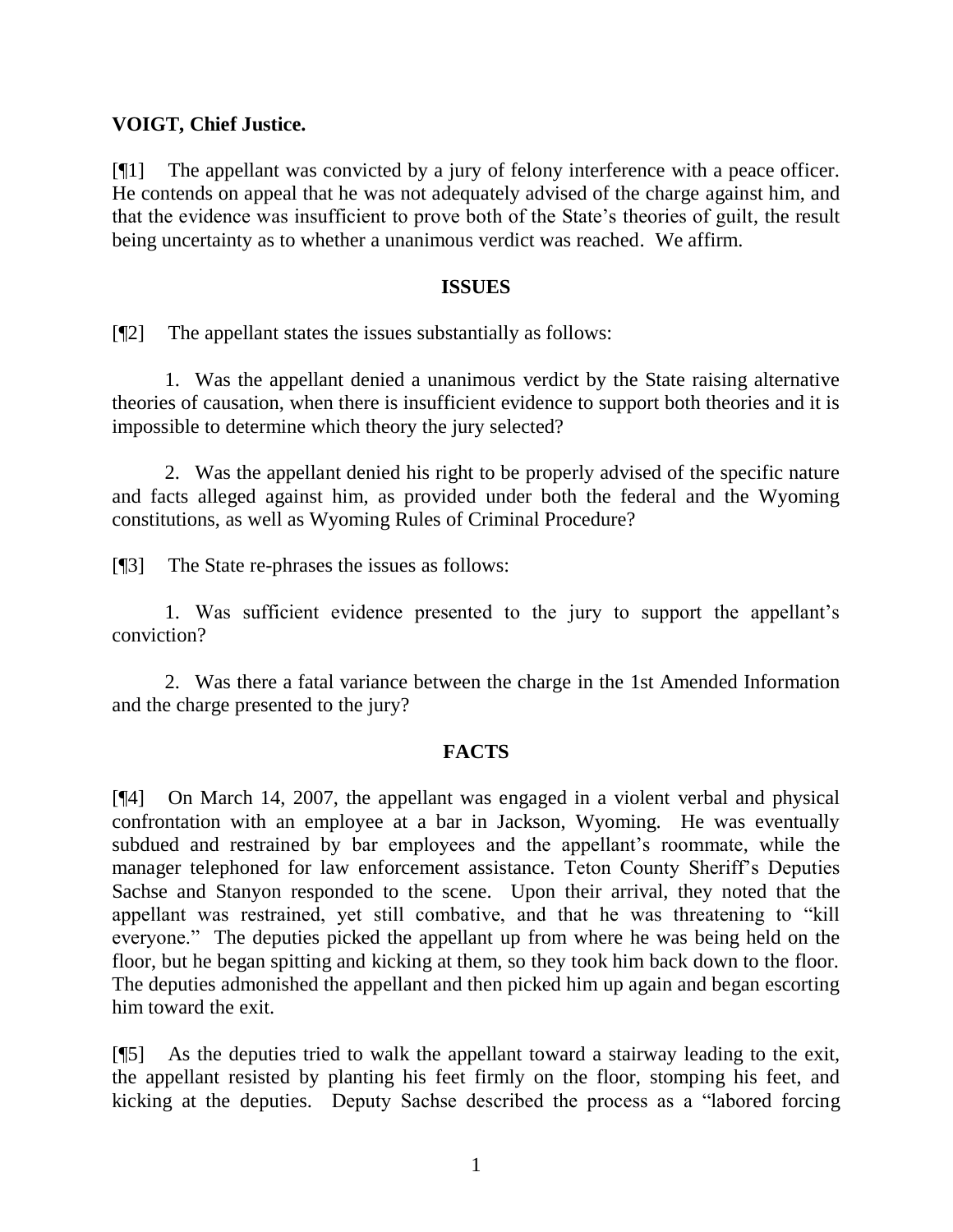walk." The three men started down the stairs, with one deputy on each side of the appellant. Just as they reached the second step, Deputy Sachse felt a sudden burst of energy and forward motion that carried him and the appellant down the stairs. He heard Deputy Stanyon scream out in pain at the same moment. Deputy Stanyon testified that the appellant, who was one step below him on the stairs, planted his right foot on the stair and kicked back directly at Deputy Stanyon with his left foot, striking Deputy Stanyon below the right knee. Though his knee was seriously injured, Deputy Stanyon assisted Deputy Sachse in forcing the appellant into the back seat of a patrol vehicle. Deputy Sachse then took Deputy Stanyon to the hospital emergency room before taking the appellant to jail. Deputy Stanyon's knee was surgically repaired the following day by an orthopedic surgeon.

[¶6] Deputy Sachse testified that, although he felt the sudden burst of energy that carried him and the appellant down the stairs, he did not see the appellant kick Deputy Stanyon because he was concentrating on watching the steps they were descending. The appellant's roommate, who had been assisting the deputies in trying to control the appellant, testified that he followed the trio toward the stairway, witnessed the appellant's struggling and resisting, and was directly behind them when the appellant's weight went forward and carried them down the stairs. He testified that he saw everything clearly and that the appellant did not kick Deputy Stanyon.

[¶7] The appellant initially was charged with multiple crimes, including interference with a peace officer, battery, aggravated assault and battery, and criminal trespass. After a preliminary examination in circuit court, he was bound over to the district court for trial on one count of felony interference with a peace officer, in violation of Wyo. Stat. Ann. § 6-5-204(b) (LexisNexis Supp. 2008), which statute reads as follows:

> A person who intentionally and knowingly causes or attempts to cause bodily injury to a peace officer engaged in the lawful performance of his official duties is guilty of a felony punishable by imprisonment for not more than ten (10) years.

### **DISCUSSION**

[¶8] We recently reiterated that both the issue of whether an accused has received adequate notice of the charges against him to allow him a fair opportunity to defend, and the issue of whether there was a fatal variance between the charge alleged and the charge proven at trial are reviewed *de novo*. *Spagner v. State*, 2009 WY 12, ¶¶ 10, 14, 200 P.3d 793, 798-800 (Wyo. 2009). The appellant contends that these precepts were violated in the instant case because, while the 1st Amended Information and its supporting probable cause affidavit alleged only that the appellant injured Deputy Stanyon by kicking him in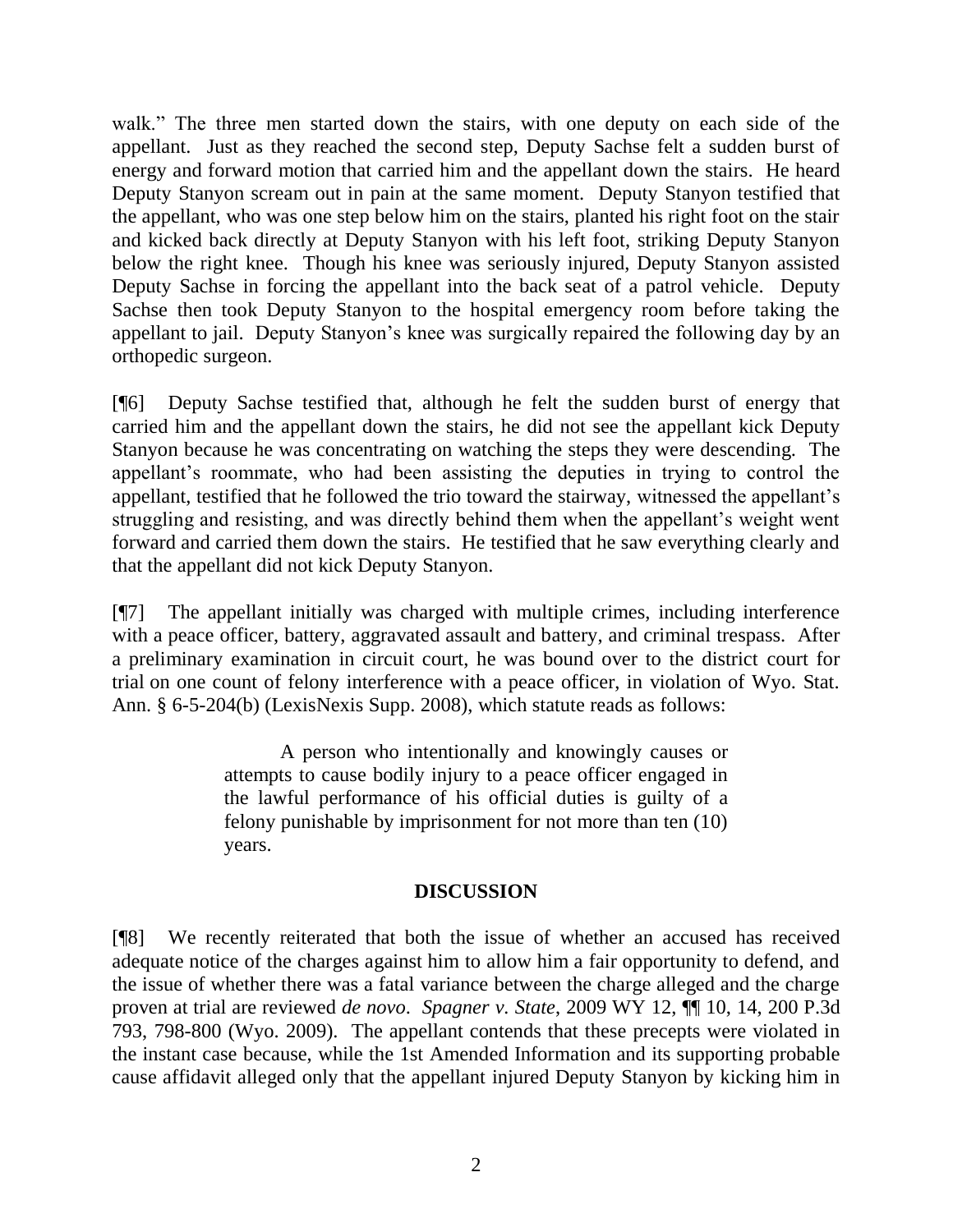the right leg, the State changed its factual theory during trial. In his opening statement, for instance, the prosecutor said the following:

> It's expected that J.R. [Jenkins] is going to tell you that he watched this whole thing and never saw that kick. He's going to tell you that instead the Defendant dropped his right leg down and lurched forward.

> *I don't care. I don't care what happened. I don't care if Mr. [Jenkins] saw the kick or not. Deputy Stanyon is going to say he saw it. The evidence is that Deputy Stanyon went down, either way. Whether it's because the Defendant lurched forward down the stairs or whether it's because he kicked Deputy Stanyon you'll have to decide, but something happened, something bad.*

(Emphasis added.) In addition, the prosecutor said the following to the jury during closing argument:

> Everybody agrees Mr. Hulsy was a drunk, out of control, profane, obscene, abusive, combative jerk. Even the defense agrees with that, that's the evidence. The only disparity I even remember hearing has to do with the kick that dropped Deputy Stanyon to his knees. One witness says I watched him and it didn't happen. One witness says, I wouldn't – I couldn't have seen it with my circumstances being what they were. And one witness says I saw it, he kicked me in the knee. I don't know that there's any other debate of fact.

> *And I want you to understand something, the State isn't hanging their* **[sic]** *case on a kick, that's not what [this] case is about at all.* The Defendant's behavior was outrageous and inexcusable and it lead to the injury of a peace officer. He may have been drunk, but he understood what he was doing. Even his own friend told you that he had the intent to escape and the only thing that separates the lesser included offense of resisting arrest from the greater offense of interference is that you add injury to the equation and you have the greater offense.

(Emphasis added.)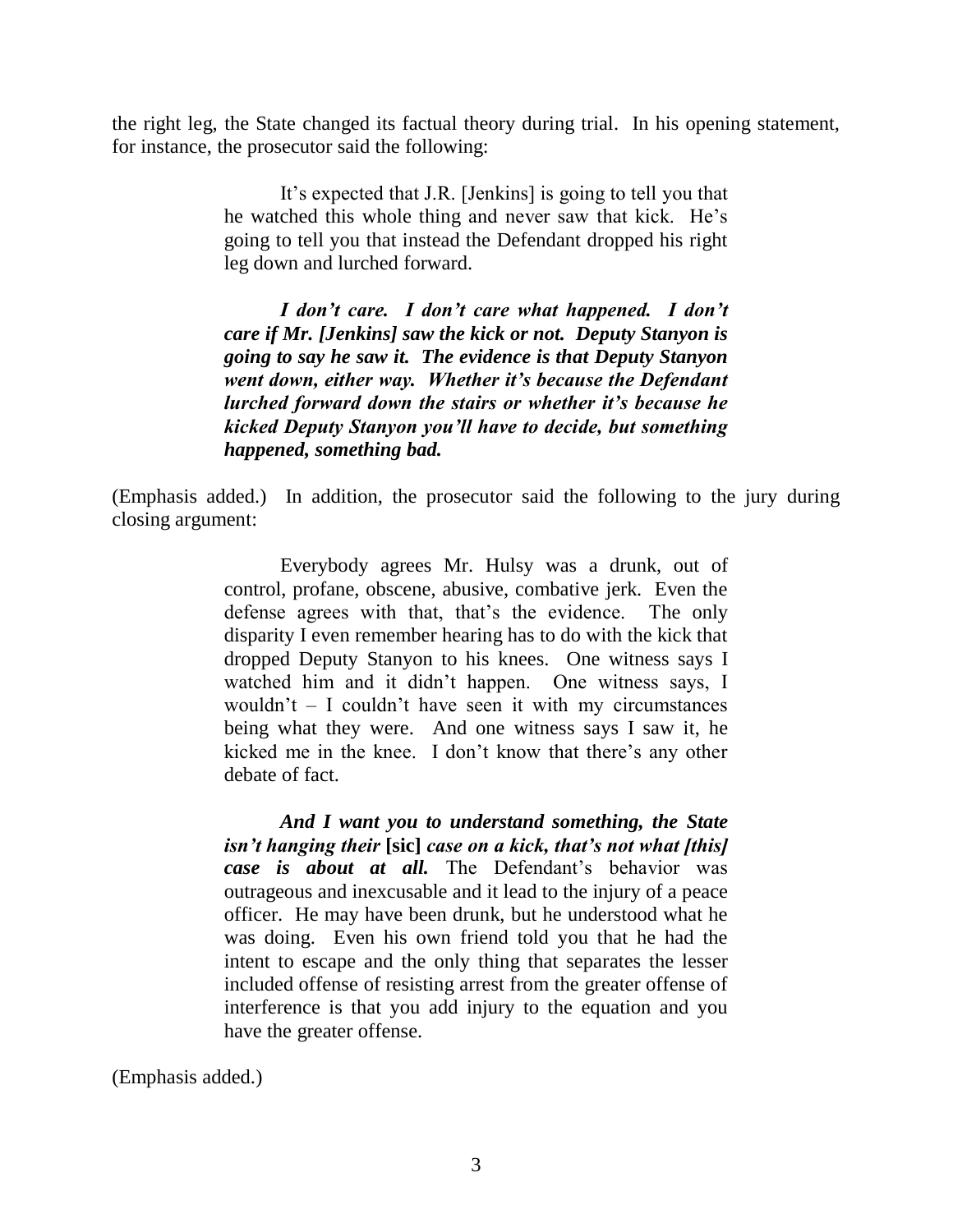[¶9] Several years ago, we described the constitutional and procedural principles underlying the notice and variance issues as follows:

> "An [information] to be legally sufficient must fairly indicate the crime charged, must state the essential elements of the alleged crime and be sufficiently definite so that the defendant can prepare his defense and be granted protection from further prosecution for the same offense (double jeopardy).‖ *Gonzales v. State*, 551 P.2d 929, 933 (Wyo. 1976). A defendant has a constitutional right when charged with a crime to be informed of the nature and cause of the charge against him. *Id*. at 930. The Sixth Amendment to the United States Constitution states in pertinent part: "In all criminal prosecutions, the accused shall enjoy the right . . . to be informed of the nature and cause of the accusation[.]" Similarly, Article 1, § 10 of the Wyoming Constitution provides in pertinent part: "In all criminal prosecutions the accused shall have the right . . . to demand the nature and cause of the accusation."

> The purpose of these constitutional requirements is to assure adequate notice of the accusations to the defendant to enable him to prepare a defense. *Vernier v. State*, 909 P.2d 1344, 1351 (Wyo. 1996). The constitutional requirements are implemented in W.R.Cr.P. 3(b)(1), which provides that the information must be a "plain, concise and definite written statement of the essential facts constituting the offense charged." *Id.*

> Under the constitutional requirements and the criminal procedure rule, an information is sufficient if it: 1) contains the elements of the offense charged; 2) fairly informs a defendant of the charge against which he must defend; and 3) enables a defendant to plead an acquittal or conviction in bar of future prosecutions for the same offense. *Id*. at 1351 (citing *Stewart v. State*, 724 P.2d 439, 440-41 (Wyo. 1986)). A variance arises when the evidence presented at trial establishes facts that are different from those alleged in the indictment. *Capshaw v. State*, 11 P.3d 905, 910 (Wyo. 2000) (quoting *Dunn v. United States*, 442 U.S. 100, 105, 99 S.Ct. 2190, 2193-94, 60 L.Ed.2d 743 (1979); and *United States v. Powell*, 982 F.2d 1422, 1431 (10th Cir. 1992)). Similarly, a shift in the government's theory from the one set out in the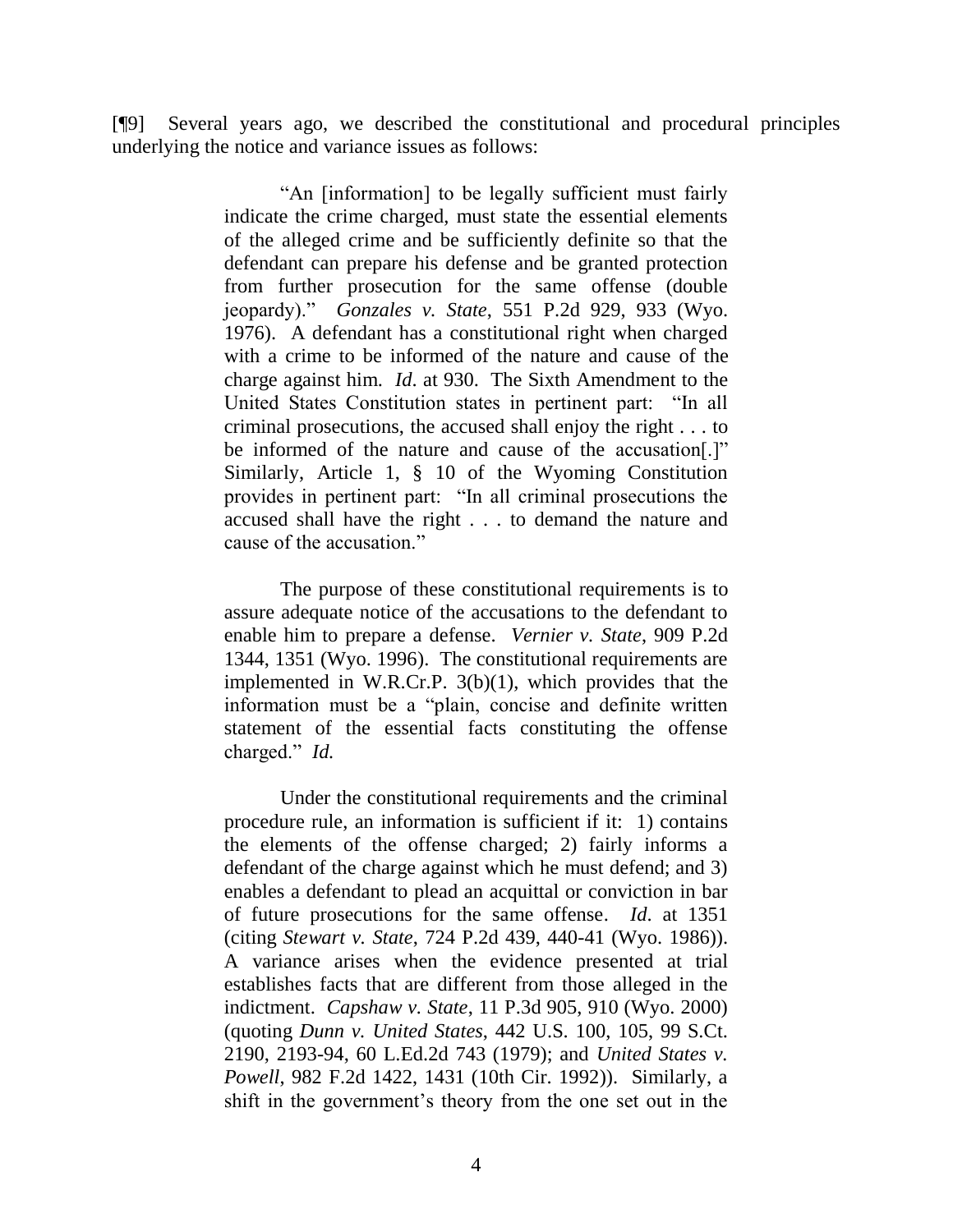[information] to that presented at trial may also constitute a prejudicial variance. *United States v. McClatchey*, 217 F.3d 823, 831 (10th Cir. 2000). We will not reverse unless the variance affects the defendant's substantial rights. *Capshaw*, 11 P.3d at 910. Even in cases where an appellate court determines the existence of a variance, such a variance

> "is not fatal unless the defendant could not have anticipated from the [information] what evidence would be presented at trial or unless the conviction based on an [information] would not bar a subsequent prosecution.‖ 3 Charles Alan Wright, Federal Practice and Procedure § 516 at 27 (2d ed. 1982); *see Stoner* [*United States v.*] 98 F.3d [527] at 536 [(10th Cir. 1996)].

*Id.*

*Estrada-Sanchez v. State*, 2003 WY 45, ¶¶ 11-13, 66 P.3d 703, 708-09 (Wyo. 2003). Earlier this year, we expanded upon these principles in *Spagner*, 2009 WY 12, ¶ 15, 200 P.3d at 800:

> Two major precepts govern the law of variances. First, a variance occurs when the evidence presented at trial proves facts different from those alleged in the information or indictment. Second, a variance is not fatal—that is, it does not require reversal of a conviction—unless the appellant could not have anticipated from the indictment or information what evidence would be admitted at trial, or the conviction would not bar subsequent prosecution. *See Mickelson v. State*, 2008 WY 29, ¶ 12, 178 P.3d 1080, 1084 (Wyo. 2008); *Rawle v. State*, 2007 WY 59, ¶ 11, 155 P.3d 1024, 1027 (Wyo. 2007); *Estrada-Sanchez*, 2003 WY 45, ¶ 13, 66 P.3d at 708; and *Capshaw*, 11 P.3d at 910. Stated somewhat differently:

> > Such a variance is fatal where the instruction submits a new and distinct offense to the jury. *State v. Jones*, 930 S.W.2d 453, 455 (Mo. App. E.D. 1996). Instructing on one form of the offense where the information charges another form of the same offense is not reversible error absent a showing that the variance between the information and the instruction is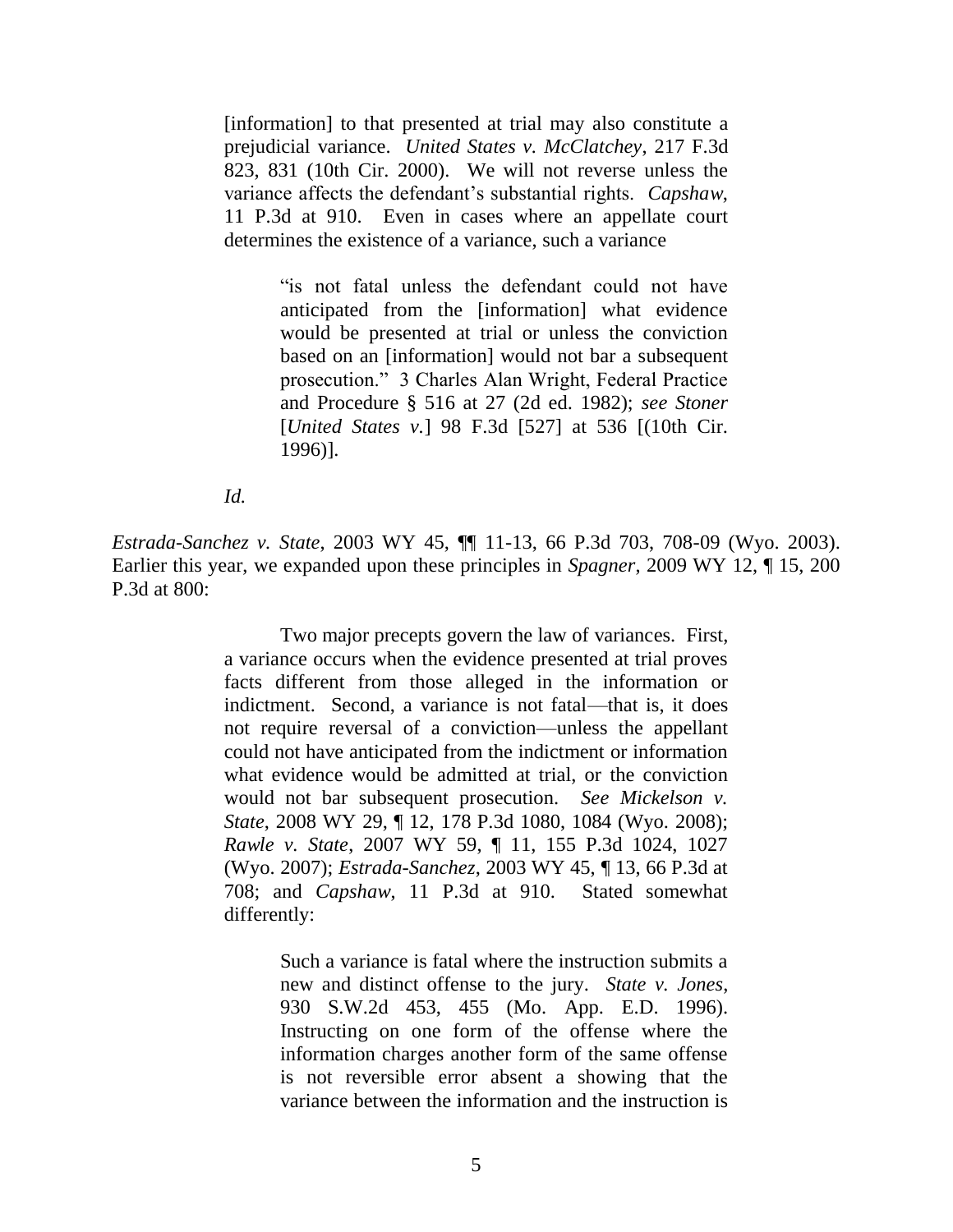material and prejudicial. [*State v. Lee*, 841 S.W.2d 648, 651 (Mo. banc 1992)] Variances are material where they affect whether the defendant received adequate notice of the charges against him. *State v. Whitfield*, 939 S.W.2d 361, 366 (Mo. banc 1997). Variances are prejudicial where they affect the defendant's ability to defend the charge against him. *Id*.

*Weidt v. State*, 2002 WY 74, ¶ 9, 46 P.3d 846, 851 (Wyo. 2002) (quoting *State v. Williams*, 18 S.W.3d 461, 469 (Mo. Ct. App. 2000)). The gist of a fatal variance is that the appellant was misled to his prejudice. *Richey v. State*, 28 Wyo. 117, 201 P. 154, 156 (1921); 41 Am. Jur. 2d *Indictments and Informations* § 254 (2005) (variance immaterial where not of character which could have misled defendant at trial).

[¶10] We find the first issue readily resolved by a review of the trial transcript. There was sufficient evidence presented whereby the jury, if it found Deputy Stanyon's version of events more credible, reasonably could have determined beyond a reasonable doubt that the appellant intentionally and knowingly injured the deputy by kicking him in the leg. On the other hand, there was sufficient evidence presented whereby the jury, if it found Mr. Jenkins' version of events more credible, reasonably could have determined beyond a reasonable doubt that the appellant intentionally and knowingly injured the deputy by violently thrashing about and literally knocking them all down the stairs. *See Urrutia v. State*, 924 P.2d 965, 967 (Wyo. 1996); and *Jennings v. State*, 806 P.2d 1299, 1302 (Wyo. 1991). Ironically, the appellant's "defense" is, in one sense, no defense at all, because it admits all of the elements of the statutory crime. The only thing it does not admit is a specific evidentiary fact—the kicking—that the State chose to include in the charging document. $<sup>1</sup>$ </sup>

<sup>&</sup>lt;sup>1</sup> It seems appropriate at this point to note that, because we are hesitant to raise issues on our own initiative, we have in this opinion simply responded to the issues raised by the parties. Nevertheless, we feel compelled to suggest that the actual question presented by these facts is whether the prosecutor violated a principle of law by inviting the jury to convict the appellant on a factual basis other than the one charged. "An information is required to set forth only 'ultimate facts,' as opposed to 'matters of evidence,' the latter phrase meaning 'particulars as to manner or means, place or circumstance.'" *Spagner*, 2009 WY 12, ¶ 11, 200 P.3d at 799 (quoting *Crouse v. State*, 384 P.2d 321, 325 (Wyo. 1963)). The fact of the kick is a matter of evidence, not an element of the crime. Specifically, the question is whether the State was limited to proving guilt by proving that the appellant injured the deputy by kicking him, because that was what was averred in the 1st Amended Information. This question should be answered by analyzing whether the extraneous matter contained in the charging document was "mere" surplusage," and therefore need not be proven, or was "descriptive of an essential element of the charge," and therefore must be proven. *See State v. French*, 776 A.2d 1253, 1256 (N.H. 2001); *State v. Brady*, 557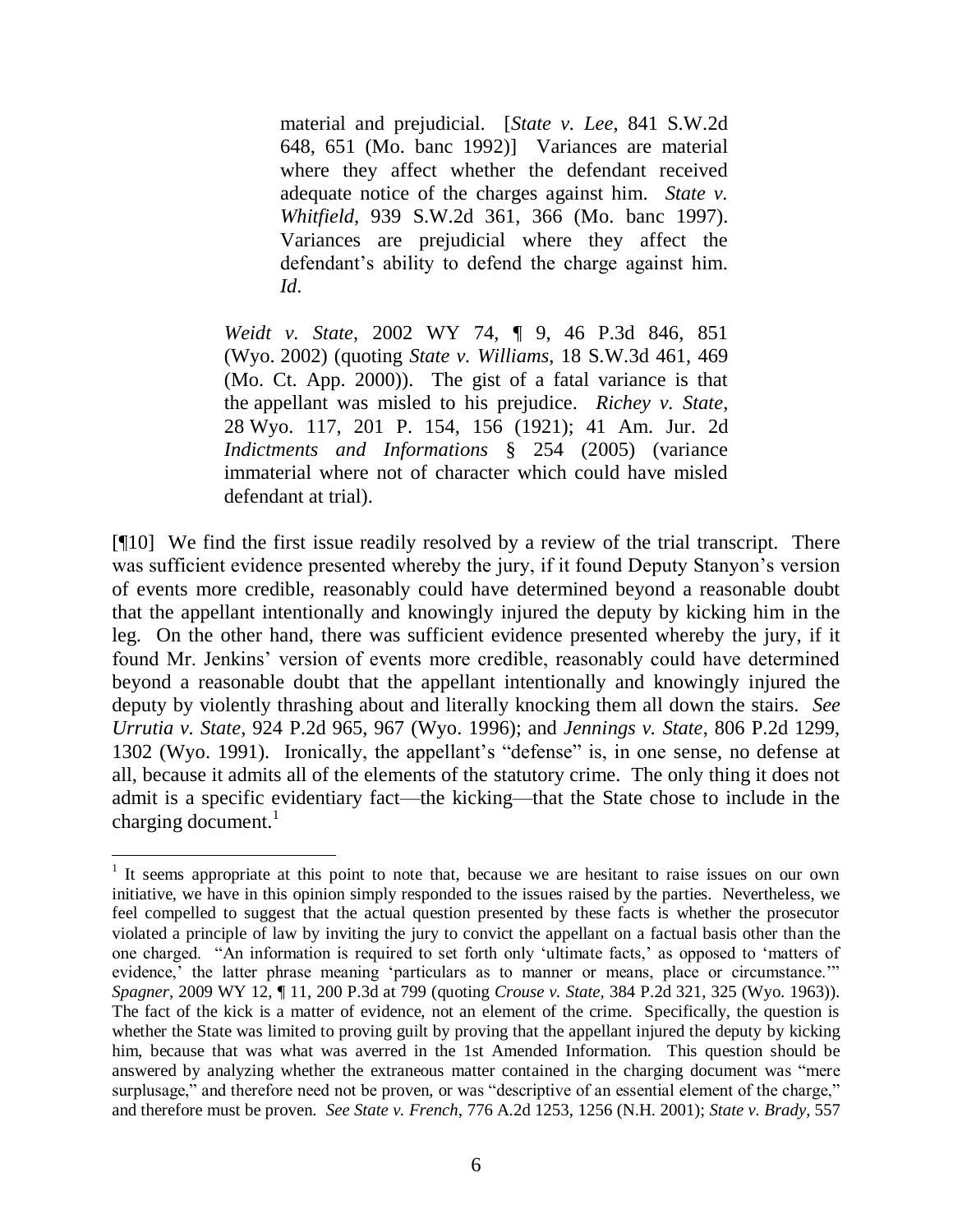[¶11] We do not agree with the appellant's attempt to equate this situation with what occurred in *Tanner v. State*, 2002 WY 170, ¶¶ 10-15, 57 P.3d 1242, 1245-46 (Wyo. 2002); *Bush v. State*, 908 P.2d 963, 966-68 (Wyo. 1995); and *Fife v. State*, 676 P.2d 565, 568-69 (Wyo. 1984). Each of those cases involved a crime containing alternative *elements*. The crime of burglary, for instance, occurs when an accused unlawfully enters premises *either* with the intent to commit larceny *or* with the intent to commit a felony. *See* Wyo. Stat. Ann. § 6-3-301(a) (LexisNexis 2007). Thus, the specific intent element of the crime of burglary may be proven by proving either of the specified intentions.

[¶12] While the crime of felony interference with a peace officer does, indeed, contain this same type of alternative element, the *Tanner, Bush, Fife* problem did not arise here because, prior to trial, the State responded to the appellant's oral "motion to elect" by opting to limit the charge to "knowingly and intentionally causing bodily [injury] to a peace officer," and eliminating the alternative of "attempting to cause bodily injury to a peace officer.‖ The charge that went to the jury was limited to the single chosen alternative. Thus, the narrow issue presented to this Court is whether, by including in the 1st Amended Information the words "To wit: While resisting arrest did kick Teton County Sheriff's Deputy Todd Stanyon in the right leg, injuring Deputy Stanyon's right knee in the process<sup>[1]</sup> the State limited itself to proving that the injury occurred in that fashion. The appellant presents that question to us as being a question of constitutional and procedural right to notice of the charge being brought against him.

[¶13] The parties, not surprisingly, take different approaches to this issue, neither of which, in the end, we find accurately addresses the legal question presented. The appellant insists that the State wrongfully shifted its theory of prosecution, thereby depriving him of notice of the State's theory of guilt, and thereby taking unfair advantage of the prosecutor's esteemed position in the criminal justice system. *See United States v. Carter*, 236 F.3d 777, 785-86 (6th Cir. 2001); *United States v. McClatchey*, 217 F.3d 823, 831 (10th Cir. 2000), *rev'd and remanded on other grounds by* 316 F.3d 1122 (2003); and *United States v. Solivan*, 937 F.2d 1146, 1150-51 (6th Cir. 1991). The State, on the other hand, cites *Tanner v. State*, 2002 WY 170, ¶ 14, 57 P.3d 1242, 1246 (Wyo. 2002),

S.E.2d 148, 151 (N.C. App. 2001); *Hall v. State*, 62 S.W.3d 918, 919-20 (Tex. App. 2001); *Curry v. State*, 30 S.W.3d 394, 396-400, 403 (Tex. Crim. App. 2000); *State v. Westbrooks*, 478 S.E.2d 483, 492 (N.C. 1996); *State v. Harnum*, 575 A.2d 312, 313 (Me. 1990); *People v. Young*, 297 N.E.2d 578, 581 (Ill. App. Ct. 1973); *Mitchell v. Commonwealth*, 127 S.E. 368, 373 (Va. 1925); *United States v. Cina*, 699 F.2d 853, 857 (7th Cir. 1983); *United States v. Vento*, 533 F.2d 838, 870-71 (3d Cir. 1976); *United States v. LeMay*, 330 F.Supp. 628, 630 (D. Mont. 1971); *United States v. Root*, 366 F.2d 377, 381 (9th Cir. 1966); *United States v. Lamont*, 236 F.2d 312, 315 (2d Cir. 1956); *Butler v. United States*, 20 F.2d 570, 573 (8th Cir. 1927); *Mathews v. United States*, 15 F.2d 139, 142-43 (8th Cir. 1926); 1 Mark S. Rhodes, *Orfield's Criminal Procedure Under the Federal Rules* § 7:59, at 523 (2d ed. 1985); 41 Am. Jur. 2d *Indictments and Informations* §§ 97-100 (Supp. 2009). Having not previously addressed this question, we are not inclined to make this a case of first impression on the matter because the issue was neither raised nor briefed by the parties.